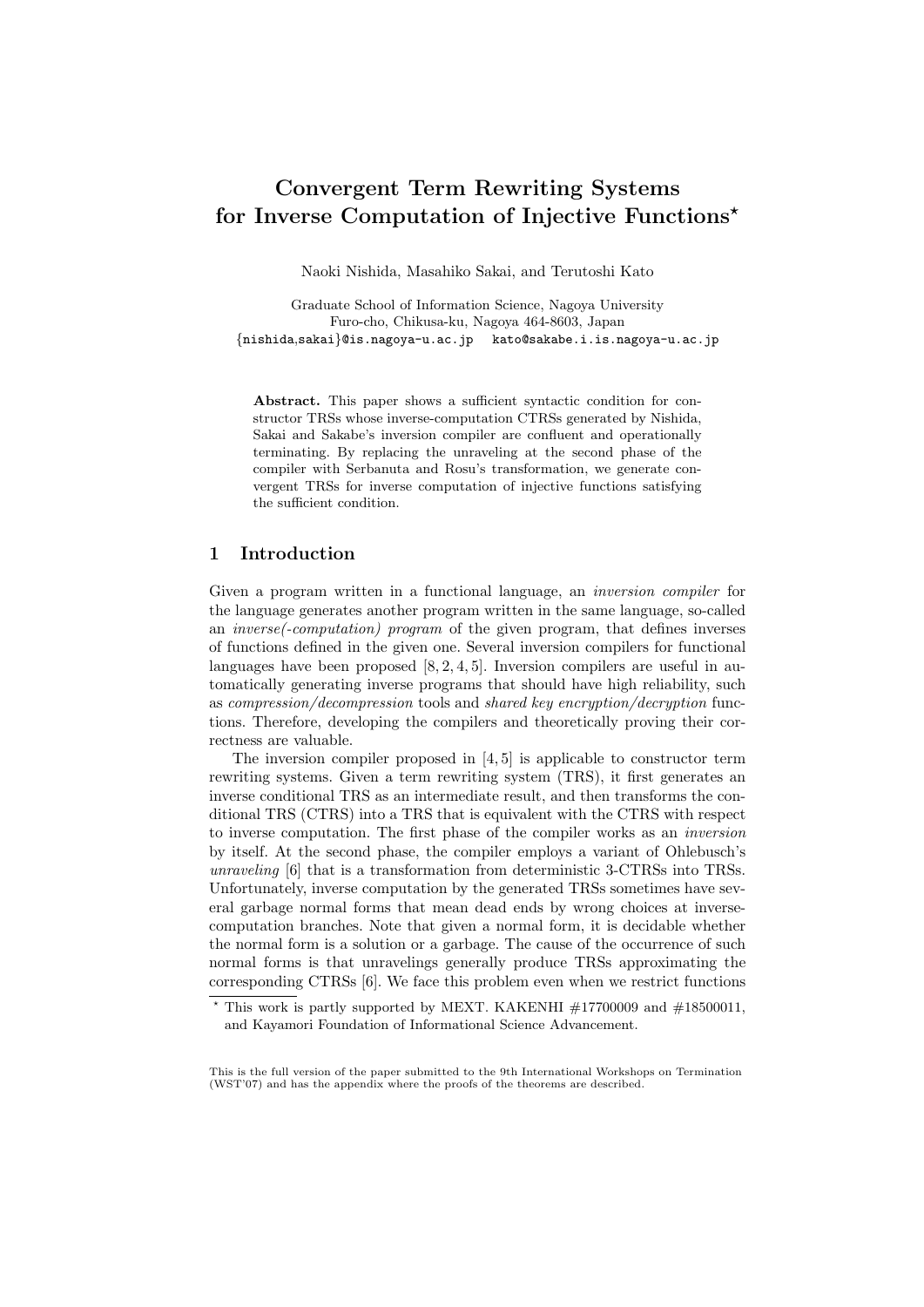to injective ones. For example, consider the following constructor TRS where Snoc(*xs, y*) produces the list obtained from *xs* by adding *y* as the last element:

$$
R_1 = \left\{ \begin{aligned} \mathsf{Snoc}(\mathsf{nil},y) &\rightarrow \mathsf{cons}(y,\mathsf{nil}) \\ \mathsf{Snoc}(\mathsf{cons}(x,xs),y) &\rightarrow \mathsf{cons}(x,\mathsf{Snoc}(xs,y)). \end{aligned} \right.
$$

The compiler transforms  $R_1$  into the following TRS:

$$
\mathbb{U}(\mathcal{I}nv(R_1)) = \left\{ \begin{array}{l} \mathsf{InvSnoc}(\mathsf{cons}(y,\mathsf{nil})) \rightarrow (\mathsf{nil},y) \\ \mathsf{InvSnoc}(\mathsf{cons}(x,ys)) \rightarrow \mathsf{U}_1(\mathsf{InvSnoc}(ys),x) \\ \mathsf{U}_1((xs,y),x) \rightarrow (\mathsf{cons}(x,xs),y) \\ \mathsf{InvSnoc}(\mathsf{Snoc}(xs,y)) \rightarrow (xs,y). \end{array} \right.
$$

Here, we abbreviate the tuple  $\text{tp}_n(t_1, \ldots, t_n)$  of *n* terms  $t_1, \ldots, t_n$  to  $(t_1, \ldots, t_n)$ , and the list  $\text{cons}(t_1, \text{cons}(t_2, \dots, \text{cons}(t_n, \text{nil}) \dots))$  to  $[t_1, t_2, \dots, t_n]$ . The unique normal form of Snoc([A*,*B]*,* C) is [A*,*B*,* C] but InvSnoc([A*,*B*,* C]) has two normal forms, a solution ( $[A, B]$ , C) and a garbage  $U_1(U_1(U_1(\text{InvSnoc(nil)}, C), B), A)$ .

In this paper, we propose a method to generate convergent inverse TRSs of injective functions. More precisely, we show a sufficient syntactic condition for input constructor TRSs whose inverse CTRSs generated by the compiler are confluent and operationally terminating [3], and then we show that Serbanuta and Rosu's transformation [7] from CTRSs into TRSs generates convergent TRSs from the intermediate CTRSs of the compilers if the input TRSs satisfy the sufficient condition. Finally, we show an example of non-injective functions such that Serbanuta and Rosu's transformation does not preserve confluence of the inverse CTRSs, and another example that their transformation does not preserve operational termination of the inverse CTRSs. The proofs of the theorems in this paper are described in the appendix.

This paper follows the general notions of term rewriting [6].

## **2 Inversion Compiler for Constructor TRSs**

In this section, using an example, we briefly explain the first phase of the inversion compiler for constructor TRSs [5], and some of its properties.

Consider the TRS *R*<sup>1</sup> again. By introducing a fresh variable for each subterm in the right-hand side of every rule that is rooted with a defined symbol, we obtain from  $R_1$  the following CTRS:

$$
R'_1 = \left\{ \begin{array}{l} {\sf{Snoc}}(\mathsf{nil},y) \rightarrow {\sf{cons}}(y,\mathsf{nil}) \\ {\sf{Snoc}}({\sf{cons}}(x,xs),y) \rightarrow {\sf{cons}}(x,ys) \Leftarrow {\sf{Snoc}}(xs,y) \rightarrow ys. \end{array} \right.
$$

The first phase of the compiler, denoted by *Inv*, exchanges the both sides of rules and conditions, reverses the order of conditional parts, applies inverse symbols, removes  $InvF(F())$ , adds some special rules (necessary for partial functions [4, 5]), and then generates the following CTRS as an intermediate result:

$$
\mathcal{I}nv(R_1)=\left\{\begin{array}{ll} \mathsf{InvSnoc}(\mathsf{cons}(y,\mathsf{nil}))\rightarrow(\mathsf{nil},y)\\ \mathsf{InvSnoc}(\mathsf{cons}(x,ys))\rightarrow(\mathsf{cons}(x, xs),y)\Leftarrow\mathsf{InvSnoc}(ys)\rightarrow(xs,y)\\ \mathsf{InvSnoc}(\mathsf{Snoc}(xs,y))\rightarrow(xs,y).\end{array}\right.
$$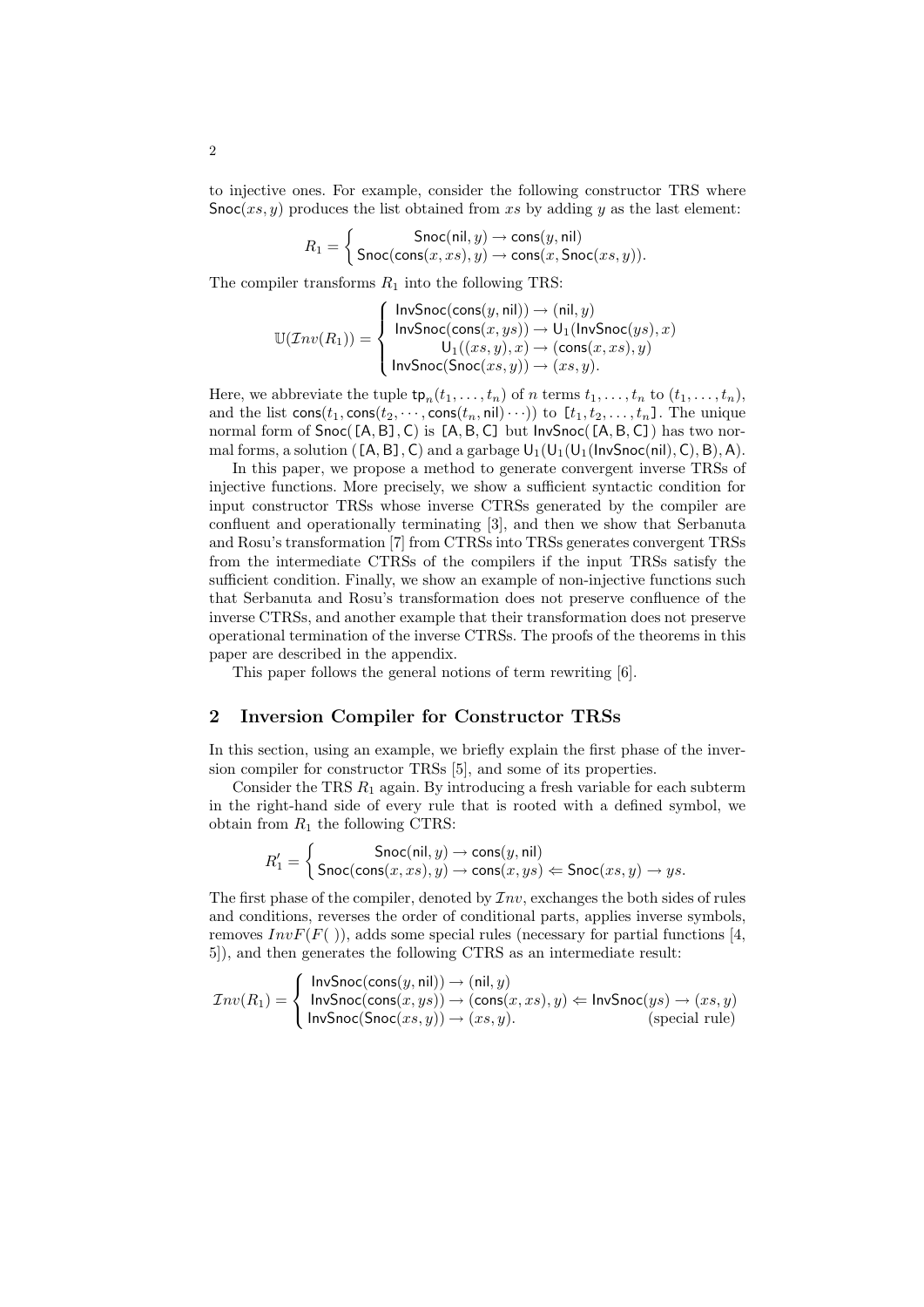**Theorem 1 ([5]).** *Let R be a convergent constructor TRS.*

- *– Inv*(*R*) *is a non-erasing constructor deterministic CTRS.*
- *If R is non-erasing, then Inv*(*R*) *is a 3-CTRS.*
- *Let*  $F$  *be an n-ary defined symbol of*  $R$ *, and*  $t_1, \ldots, t_n$ *, s be normal forms of R.*  $F(t_1, \ldots, t_n) \stackrel{*}{\rightarrow}_R s$  *if and only if*  $InvF(s) \rightarrow_{Inv(R)} (t_1, \ldots, t_n)$ .

#### **3 Convergence of Inverse Systems for Injective Functions**

In this section, we first give a sufficient syntactic condition for input constructor TRSs whose inverse CTRSs generated by *Inv* are confluent and operationally terminating. Then, we show that in this case, Serbanuta and Rosu's transformation [7] generates convergent inverse TRSs.

**Definition 2.** *Let R be a convergent constructor TRS. A defined symbol F of R is called* injective (with respect to normal forms) *if for all normal forms*  $s_1, \ldots, s_n$  and  $t_1, \ldots, t_n$  of R,  $F(s_1, \ldots, s_n) \downarrow_R F(t_1, \ldots, t_n)$  implies  $s_i \equiv t_i$  for *all i. The TRS R is called* injective (with respect to normal forms) *if all of its defined symbols are injective.*

**Proposition 3.** *Every injective TRS is non-erasing.*

**Theorem 4.** *Let R be a non-erasing constructor TRS. Suppose that for every rule*  $F(u_1, \ldots, u_n) \to r$  *in R, if r is not a variable, then the root symbol of r does not depend* <sup>1</sup> *on F (either a constructor or a defined symbol not depending on F). Then, all of the following hold:*

*(a) the CTRS Inv*(*R*) *is operationally terminating, and (b) if R is injective, then the CTRS Inv*(*R*) *is confluent.*

Note that the CTRS  $Inv(R)$  is convergent if R is injective, because operational termination implies termination (non-existence of infinite reduction sequences).

Serbanuta and Rosu's transformation [7], denoted by T, can preserve convergence when transforming CTRSs into TRSs. Their transformation introduce the special constant *⊥* and the unary symbol *{}*, and extends the arities of defined symbols of CTRSs *S*. More precisely, the new arity of an *n*-ary defined symbol  $F$  is  $n + m$  where  $m$  is the number of conditions in  $F$ -rules in  $S$ . For a term  $t$ in the original signature,  $\bar{t}$  denotes the term on the extended signature, that is obtained from *t* by adding *⊥* to the extended arguments of defined symbols in *t*.

*Example 5.* The CTRS  $Inv(R_1)$  is transformed by  $\mathbb T$  into  $\mathbb T(\mathcal{I}nv(R_1))$  in Fig. 1 [7]. The ground term  $InvSnoc([A, B, C], \perp)$  (=  $InvSnoc([A, B, C])$ ) has the unique ground normal form  $\{([A, B], C)\}\$  of  $\mathbb{T}(\mathcal{I}nv(R_1)).$ 

We say that an *n*-ary symbol *G* of *R* depends on a symbol *F* if  $(G, F)$  is in the transitive closure of the relation  $\{ (G', F') | G'(\cdots) \to C[F'(\cdots)] \in R \}$ .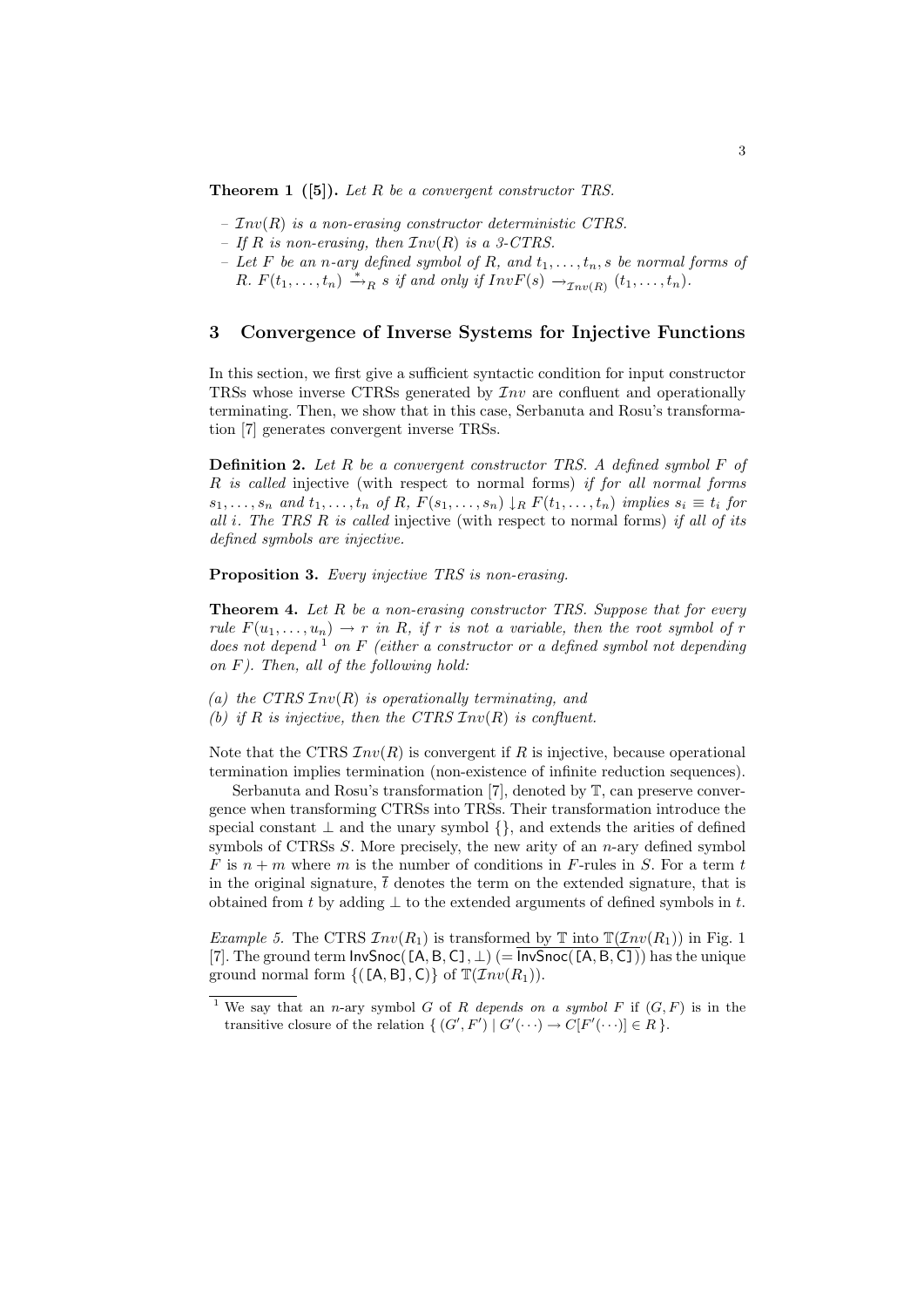```
\epsilon\overline{\phantom{a}}\overline{\phantom{a}}InvSnoc(cons(y, nil), z) \rightarrow {(nil, y)}InvSnoc(cons(x,ys), \bot) \rightarrow InvSnoc(cons(x,ys), \{InvSnoc(ys, \bot)\})InvSnoc(cons(x,ys), \{(xs, y)\}) \rightarrow \{(cons(x, xs), y)\}InvSnoc(Snoc(xs, y), z) \rightarrow \{(xs, y)\}\{\{x\}\}\rightarrow \{x\}, InvSnoc(\{xs\}, z) \rightarrow \{\textsf{InvSnoc}(xs, \bot)\}\text{cons}(\{x\}, xs) \to \{\text{cons}(x, xs)\}, \quad (\{x\}, y) \to \{(x, y)\}, \quad \text{Snoc}(\{xs\}, y) \to \{(xs, y)\}\mathsf{cons}(x,\{xs\}) \to \{\mathsf{cons}(x, xs)\}, \quad (x,\{y\}) \to \{(x,y)\}, \quad \mathsf{Snoc}(xs,\{y\}) \to \{(xs,y)\}.
```


**Theorem 6 ([7]).** *Let S be a deterministic 3-CTRS. If S is finite, ground confluent and operationally terminating on t, then* T(*S*) *is computationally equivalent with S, that is,*

- *−*  $\mathbb{T}$  *is sound and complete (s*  $\stackrel{*}{\to}_{S}$  *t if and only if*  $\overline{s}$   $\stackrel{*}{\to}_{\mathbb{T}(S)}$   $\overline{t}$  *for any s,t* ∈  $\mathcal{T}(\mathcal{F})$ *)*, and
- $-\mathbb{T}(S)$  *is ground confluent and terminating on terms reachable from*  $\overline{t}$ *.*

**Corollary 7.** *Let R be an injective TRS that satisfies the assumption in Theorem 4,*  $F$  *be an n-ary defined symbol of*  $R$ *, and*  $t_1, \ldots, t_n$ *, t be ground normal forms of R such that*  $F(t_1, \ldots, t_n) \stackrel{*}{\rightarrow}_R t$ . Then,  $\mathbb{T}(Inv(R))$  *is terminating on*  $InvF(t, \perp, \ldots, \perp)$  *that has the unique ground normal form*  $\{(t_1, \ldots, t_n)\}.$ 

Note that in the above corollary,  $\bar{t} \equiv t$  because every functional symbol  $F \in \mathcal{F}$ is a constructor of  $Inv(R)$ . For every data list *ts*,  $R_1$  is ground-convergent on InvSnoc(*ts, ⊥*) and computationally equivalent with *Inv*(*R*1) because *R*<sup>1</sup> satisfies the assumption in Theorem 4.

### **4 Discussion on Non-Injective Cases**

Let's consider the following constructor TRS:

$$
R_2 = \left\{ D(x) \to \mathrm{Add}(x, x), \mathrm{Add}(0, y) \to y, \mathrm{Add}(\mathsf{s}(x), y) \to \mathsf{s}(\mathrm{Add}(x, y)) \right\}.
$$

The defined symbol  $D$  is injective and  $R_2$  is convergent. However,  $R_2$  is not injective because Add is not injective. The term  $\textsf{InvD}(s^{2n}(0))$  (=  $\overline{\textsf{InvD}(s^{2n}(0))}$ ) for some  $n > 0$  has more than two normal forms of  $\mathbb{U}(\mathcal{I}nv(R_2))$  and  $\mathbb{T}(\mathcal{I}nv(R_2))$ , respectively, although the CTRS  $Inv(R_2)$  is confluent on  $InvD(s^{2n}(0))$ . Thus, similarly to the unraveling U, Serbanuta and Rosu's transformation T cannot preserve confluence of CTRSs for inverses of non-injective TRSs.

Next, we give an example showing that  $T$  can generates non-terminating inverse TRSs for TRSs with erasing rules. When input TRSs have erasing rules, the generated CTRSs are not 3-CTRSs, that is, the CTRSs have extra variables in the right-hand side not in the conditional part. In such cases, *narrowing* can

4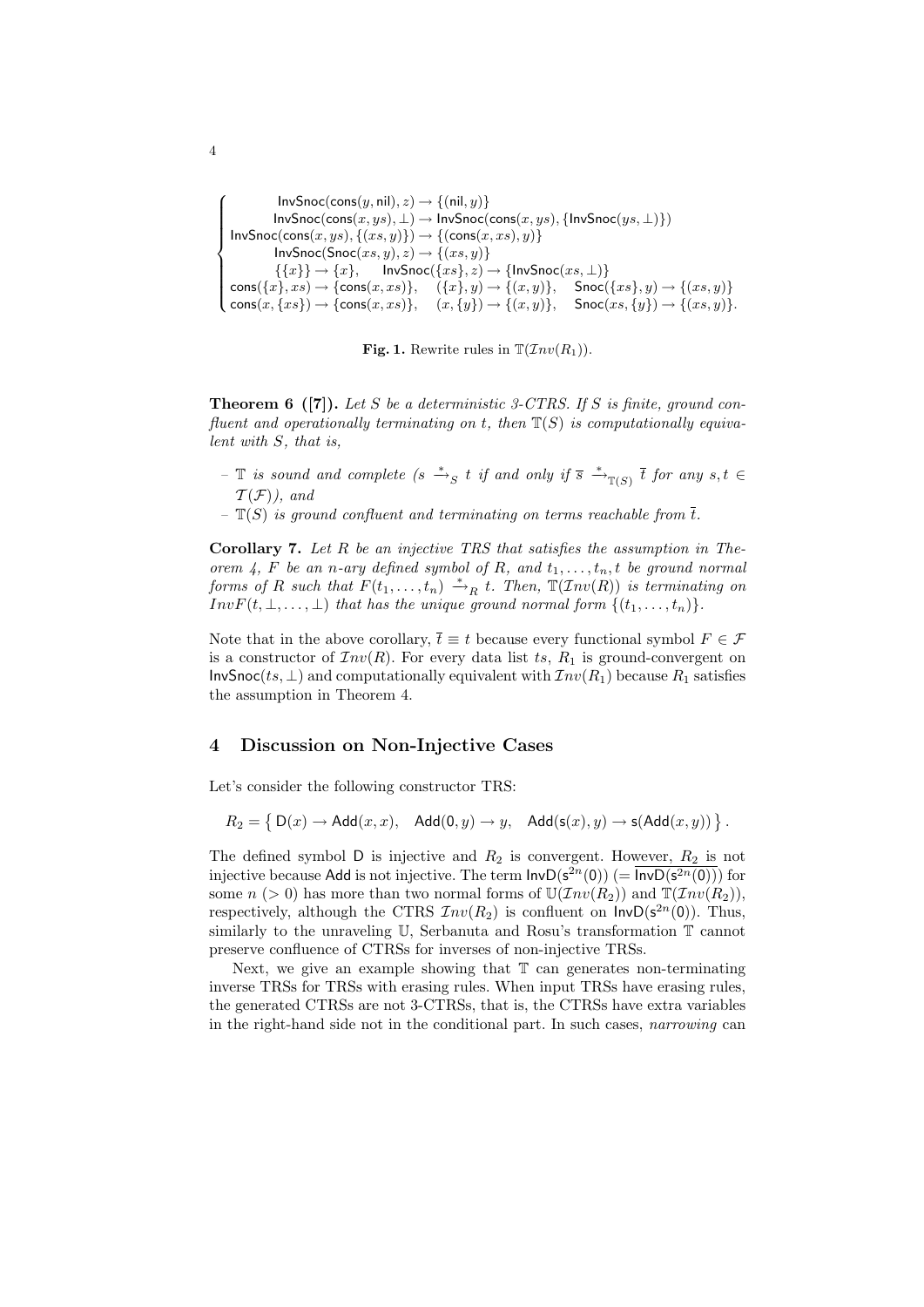be used for inverse computation by the unraveled inverse CTRSs [4, 5]. Consider the following constructor TRS computing multiplication:

$$
R_3=R_2\cup \left\{\begin{array}{ll}\mathsf{Mul}(0,y)\to 0, & \mathsf{Mul}(\mathsf{s}(x),\mathsf{s}(y))\to \mathsf{s}(\mathsf{Add}(\mathsf{Mul}(x,\mathsf{s}(y)),y))\\ \mathsf{Mul}(x,0)\to 0\end{array}\right\}.
$$

Narrowing from  $InvMul(s^n(0), \perp, \perp)$  does not terminate on  $\mathbb{T}(\mathcal{I}nv(R_3))$  while narrowing from  $InvMul(s^n(0))$  does on  $U(\mathcal{I}nv(R_3))$  and gives us desired solutions. The cause of non-termination is the added rules  $c(x_1, \ldots, \{x_i\}, \ldots, x_n) \rightarrow$  ${c(x_1, \ldots, x_n)}$  where *c* is a constructor. For example, we have the infinite narrowing sequence  $\overline{\text{InvMul}(0)} \equiv \text{InvMul}(0, \perp, \perp) \rightsquigarrow_{\mathbb{T}(\mathcal{I}nv(R_3))} \{ (0, z) \} \rightsquigarrow_{\mathbb{T}(\mathcal{I}nv(R_3))}$  $\{\{(0, z')\}\}\}$ <sub> $\{\overline{z}\mapsto\{z'\}\}\sim_{\mathbb{T}(Inv(R_3))}\cdots$  because  $(x, \{y\}) \to \{(x, y)\}\in \mathbb{T}(Inv(R_3)).$ </sub> Note that  $\mathbb{U}(\mathcal{I}nv(\hat{R}_3))$  is terminating on  $\mathsf{InvMul}(\mathsf{s}^n(0))$  with respect to narrowing. Therefore, it can be said that T always generates non-terminating inverse-TRSs for TRSs with erasing-rules.

In conclusion, comparing with the unraveling, Serbanuta and Rosu's transformation is more effective for injective TRSs at the second phase of the inversion compiler, incomparable for non-injective and non-erasing TRSs, and less effective for the remaining case. In the last case, their transformation should not be employed at the second phase of the inversion compiler.

The class of injective TRSs satisfying the sufficient condition in this paper is incomparable with that of injective TRSs for which Dershowitz and Mitra's Inversion Algorithm [1] terminates. There is a TRS whose inverse TRS is convergent, and for which termination of the algorithm is not guaranteed. As a related work, Kawabe and Glück proposed a transformation based on  $LR$ -parsing [2], in order to generate convergent inverses of injective functions in a functional languages. Comparison of our method with theirs is one of future works.

#### **References**

- 1. Dershowitz, N., Mitra, S.: Jeopardy. In: Proceedings of RTA'99. Volume 1631 of LNCS, Springer (1999) 16–29
- 2. Kawabe, M., Glück, R.: The program inverter lriny and its structure. In: Proceedings of PADL'05. Volume 3350 of LNCS, Springer (2005) 219–234
- 3. Lucas, S., March´e, C., Meseguer, J.: Operational termination of conditional term rewriting systems. Information Processing Letters **95**(4) (2005) 446–453
- 4. Nishida, N., Sakai, M., Sakabe, T.: Partial inversion of constructor term rewriting systems. In: Proceedings of RTA'05. Volume 3467 of LNCS, Springer (2005) 264–278
- 5. Nishida, N., Sakai, M., Sakabe, T.: Generation of inverse computation programs of constructor term rewriting systems. The IEICE Transactions on Information and Systems **J88-D-I**(8) (2005) 1171–1183 (in Japanese)
- 6. Ohlebusch, E.: Advanced Topics in Term Rewriting. Springer-Verlag (2002)
- 7. Serbanuta, T. F., Rosu, G.: Computationally equivalent elimination of conditions. In: Proceedings of RTA'06. Volume 4098 of LNCS, Springer (2006) 19–34
- 8. Romanenko, A.: Inversion and metacomputation. In: Proceedings of PEPM'91. Volume 26 of SIGPLAN Notices, ACM Press (1991) 12–22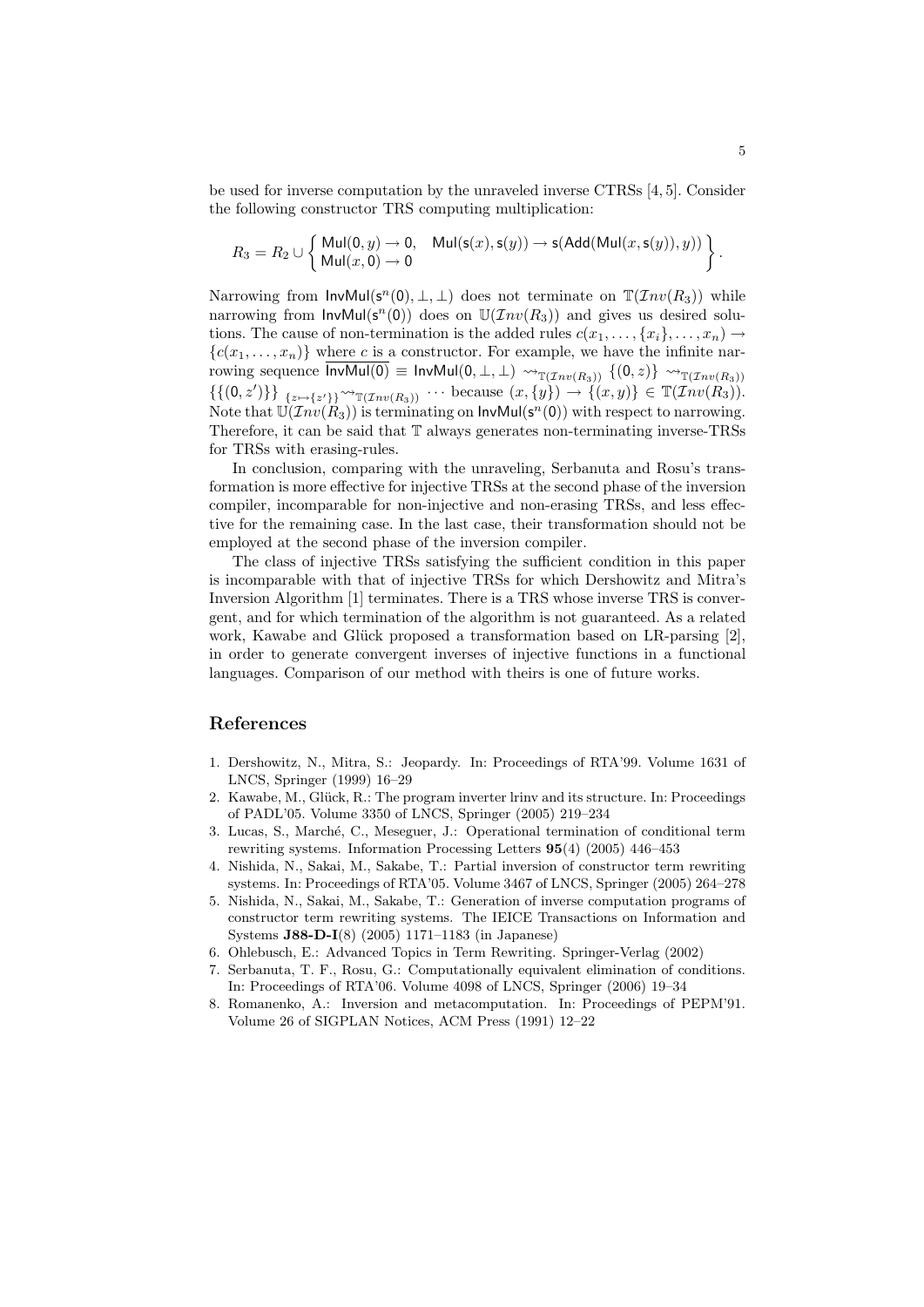#### **A Proof of Proposition 3**

Suppose that *R* has an erasing rule  $F(u_1, \ldots, u_n) \to r$ . Let *x* be an erased variable in the rule such that  $x \in Var(u_i) \setminus Var(r)$ . Let  $\sigma$  be a normalized substitution such that  $x \notin \mathcal{D}$ *om*( $\sigma$ ), *s* and *t* be different terms ( $s \not\equiv t$ ),  $\sigma_s = \sigma \cup \{x \mapsto s\}$ , and  $\sigma_t = \sigma \cup \{x \mapsto t\}.$  Then we have  $F(u_1 \sigma_s, \ldots, u_i \sigma_s, \ldots, u_n \sigma) \rightarrow_R r \sigma_s \equiv r \sigma$  and  $F(u_1\sigma_t,\ldots,u_i\sigma_t,\ldots,u_n\sigma) \to_R r\sigma_t \equiv r\sigma$ , and hence  $F(u_1\sigma_s,\ldots,u_i\sigma_s,\ldots,u_n\sigma)$  $\downarrow_R F(u_1\sigma_t,\ldots,u_i\sigma_t,\ldots,u_n\sigma)$ . It follows form  $s \not\equiv t$  that  $u_i\sigma_s \not\equiv u_i\sigma_t$ . This contradicts injectivity of  $R$ .

### **B Proof of Theorem 4 (a)**

We show *quasi-simplifyingness* of  $Inv(R)$ . Then, operational termination of  $Inv(R)$  follows from quasi-simplifyingness.

**Definition 8 (quasi-simplifying [6]).** *A deterministic 3-CTRS S over a signature*  $F$  *is called* quasi-simplifying *if there is an extension*  $F'$  *of the signature*  $\mathcal{F}$  (so  $\mathcal{F} \subseteq \mathcal{F}'$ ) and a simplification ordering  $\succ$  on  $\mathcal{T}(\mathcal{F}',\mathcal{V})$  that satisfies the *following conditions for every rule*  $l \rightarrow r \Leftarrow s_1 \rightarrow t_1, \ldots, s_k \rightarrow t_k \in S$ , every *substitution*  $\sigma: \mathcal{V} \to \mathcal{T}(\mathcal{F}', \mathcal{V})$ *, and every*  $0 \leq i \leq k$ *:* 

1. if  $s_j \sigma \succeq t_j \sigma$  for every  $1 \leq j \leq i$ , then  $l \sigma \succ s_{i+1} \sigma$ , 2. if  $s_j \sigma \succeq t_j \sigma$  for every  $1 \leq j \leq k$ , then  $l \sigma \succ r \sigma$ .

**Lemma 9 ([6, 3]).** *Quasi-simplifyingness implies operational termination.*

**Proposition 10 ([5]).** *Let R be a constructor TRS. Then, every rewrite rule*  $F(u_1, \ldots, u_n) \to r$  *in R is transformed by the inversion*  $\mathcal{I}$ *nv into a deterministic conditional rule*

$$
InvF(r') \rightarrow (u_1, \ldots, u_n) \Leftarrow \bigwedge_{i=1}^k InvF_i(y_i) \rightarrow (w_{i,1}, \ldots, w_{i,m_i})
$$

*where*

- $-$  *each*  $F_i$  *is a defined of*  $R_i$ ,
- *–*  $F_i$  and  $F_j$   $(i \neq j)$  appear at different positions of *r*,
- $r'$  *is a constructor term of*  $R$ *,*
- *each*  $m_i$  *is the arity of*  $F_i$ ,
- *each variable y<sup>i</sup> is not in r,*
- *–*  $y_i$  and  $y_j$  ( $i \neq j$ ) are different, and
- *each*  $y_i$  appears exactly once in either  $r'$  or  $w_{j,j'}$   $(j < i)$  and not in  $w_{l,l'}$  and  $u_{n'}$   $(i \leq l)$ .

*Moreover, the conditional rule has the following properties:*

- (a) if the original rule is non-erasing, then each variable in  $Var(u_1, \ldots, u_n)$  oc*curs in either*  $r'$  *or*  $u_{i,j}$ ,
- *(b)* if *r* is a constructor term of *R*, then  $k = 0$  and  $r' \equiv r$ , and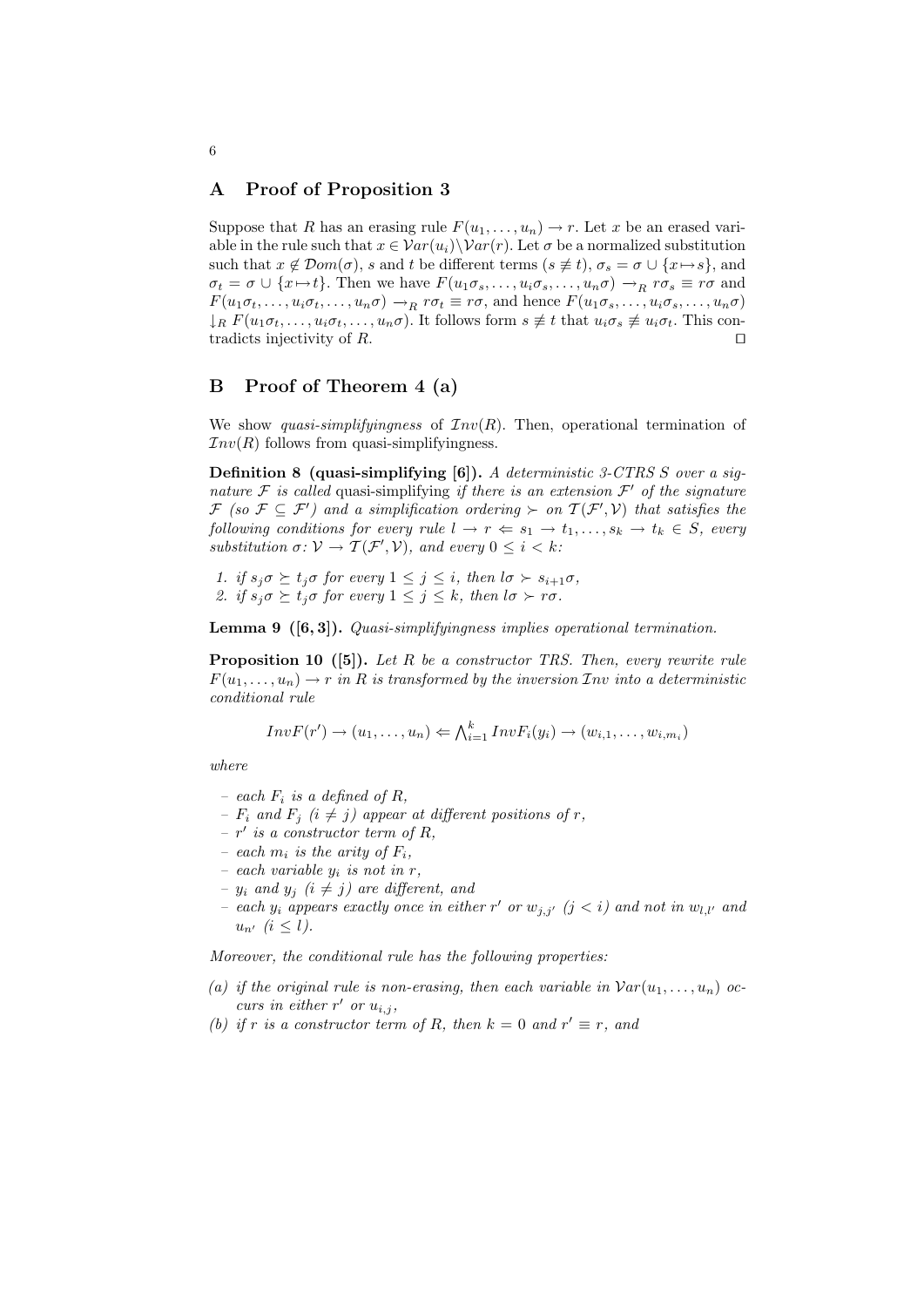*(c) if the root symbol G of r is a defined symbol of R, then*  $r' \equiv y_1$  *and*  $G = F_1$ *.* 

**Lemma 11.** Let  $s \in \mathcal{T}(\mathcal{F}, \mathcal{V}) \setminus \mathcal{V}, t \in \mathcal{T}(\mathcal{G}, \mathcal{V})$  for signatures  $\mathcal{F}$  and  $\mathcal{G}$  ( $\subseteq$ *F), σ be a substitution, >*lpo *be the lexicographic path ordering determined by a precedence* > *on F. If*  $\text{root}(s) > G$  *for all*  $G \in \mathcal{G}$  *and*  $s\sigma >_{\text{Ipo}} x\sigma$  *for all*  $x \in$  $Var(t)$ *, then*  $s\sigma >_{\text{loo}} t\sigma$ *.* 

*Proof.* We prove this by induction on structure of *t*.

- Case of *t ≡ x ∈ V*. It follows from the assumption that *sσ >*lpo *xσ ≡ tσ*.
- Let  $t \equiv G(t_1, \ldots, t_m)$  where  $G \in \mathcal{G}$ . By the induction hypothesis, we have  $s\sigma >_{\text{Ipo}} t_i\sigma$ . Now we have root(*s*)  $> G$  and  $s\sigma >_{\text{Ipo}} t_i\sigma$ . Thus, it follows from the definition of the LPO that  $s\sigma >_{\text{Ipo}} G(t_1, \ldots, t_m)\sigma \equiv t\sigma$ .

**Lemma 12.** *Let R be a non-erasing constructor TRS that satisfies the assumption in Theorem 4. Then, Inv*(*R*) *is quasi-simplifying.*

*Proof.* Let  $\mathcal{D}_R$  be the set of defined symbols of *R*, *invF* be the set of defined symbols of  $Inv(R)$  such that  ${InvF | F \in \mathcal{D}_R}$ . We suppose that tuples symbols that are abbreviated to ( ) are in *F*.

Let *>*lpo be the lexicographic path ordering determined by the precedence *>* that satisfies all of the following:

- *InvF > G* for all *InvF ∈ invF* and *G ∈ F*, and
- if *F ∈ D<sup>R</sup>* calls *G ∈ D<sup>R</sup>* and *G* does not depend on *F*, then *InvF > InvG*. Otherwise,  $InvF = InvG$ .

It is clear that the special rules  $InvF(F(x_1, \ldots, x_n)) \to (x_1, \ldots, x_n) \in Inv(R)$ satisfy  $InvF(F(x_1, \ldots, x_n)) >_{\text{Ipo}} (x_1, \ldots, x_n)$ . We only show the rule obtained from  $F(u_1, \ldots, u_n) \to r \in R$  satisfies the conditions of quasi-simplifyingness.

Let the conditional rule obtained from  $F(u_1, \ldots, u_n) \to r \in R$  be  $InvF(r') \to$  $(u_1, \ldots, u_n) \Leftarrow \bigwedge_{i=1}^k InvF_i(y_i) \rightarrow (w_{i,1}, \ldots, w_{i,m_i})$ . Consider the case that  $r \in V$ . Let  $r \equiv x$ . It follows from Proposition 10 that  $k = 0, r' \equiv x$  and  $Var(u_1, \ldots, u_n)$  $= \{x\}$ , and hence  $InvF(x) >_{\text{Ipo}} (u_1, \ldots, u_n)$ . Therefore, the conditional rule satisfies the conditions of quasi-simplifyingness.

Consider the remaining case that  $r \notin V$ . We first prove the following claim for every  $i$   $(1 \leq i \leq k)$  by induction on *i*:

if  $InvF_j(y_j)\sigma \geq_{\textsf{Ipo}} (w_{j,1}, \ldots, w_{j,m_j})\sigma \text{ for } 1 \leq j < i \text{, then } InvF(r')\sigma >_{\textsf{Ipo}}$ *InvF<sub><i>i*</sub>( $y_i$ ) $\sigma$ .

- $-$  *Base case* (*i* = 1).
	- *•* Case that root(*r*) is a constructor of *R*. It follows from Proposition 10 that root(*r'*) is a constructor of *R* and  $y_1 \in \mathcal{V}ar(r')$ , and hence  $r' \geq$ *y*<sub>1</sub>. By the assumption on *>*, we have  $InvF \geq InvF_1$ . It follows from the definition of LPO that  $InvF(r') >_{\text{Ipo}} InvF_1(y_1)$ . Since  $>_{\text{Ipo}}$  is closed under substitutions,  $InvF(r')\sigma >_{\text{Ipo}} InvF_1(y_1)\sigma$ .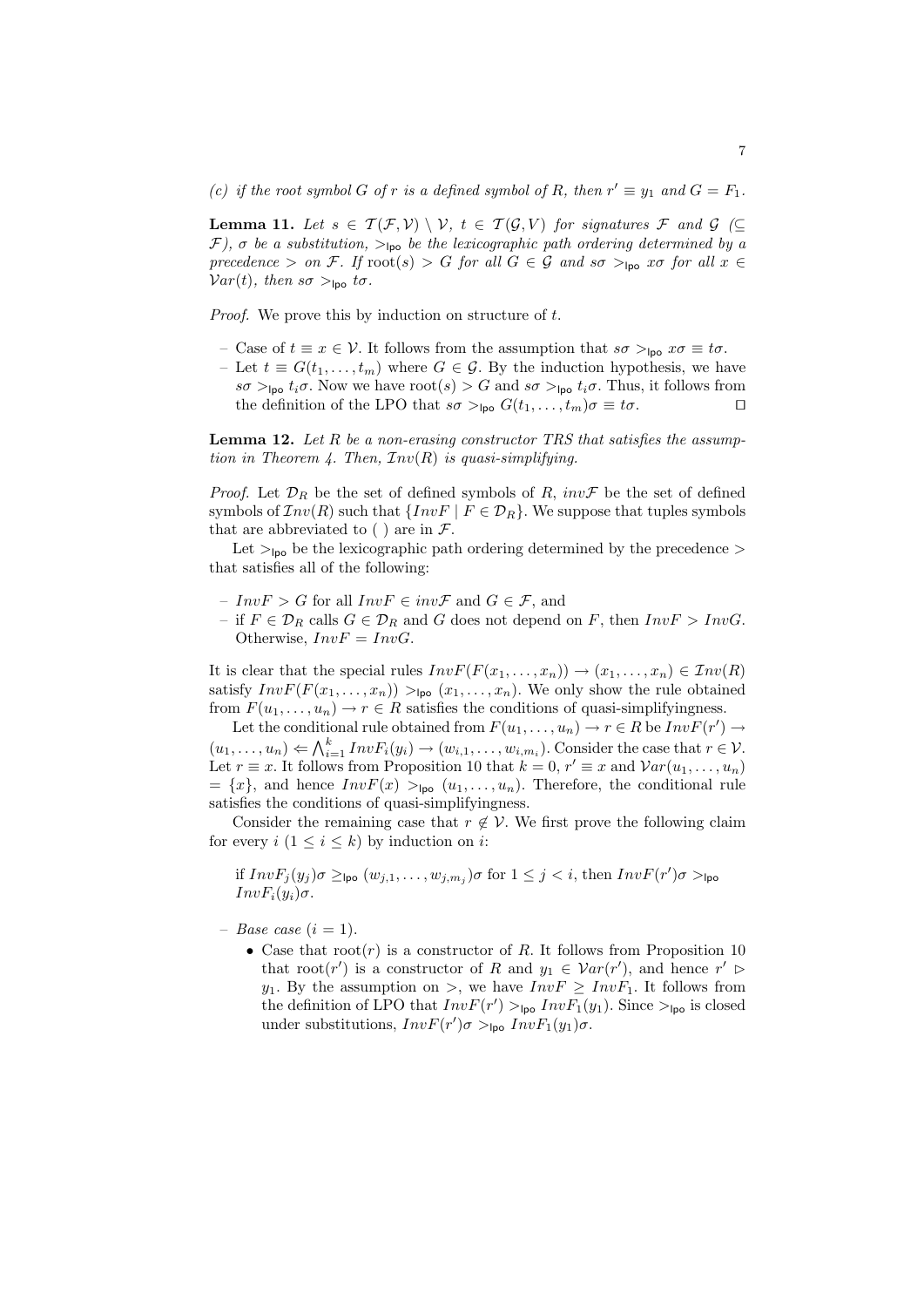- *•* The remaining case that root(*r*) is a defined symbol of *R*. It follows from Proposition 10 that  $\text{root}(r) = F_1$  and  $r' \equiv y_1$ . By assumption,  $F_1$ does not depend on *F*. Thus, it follows from the construction of *>* that  $InvF > InvF_1$ , and hence  $InvF(y_1) >_{\text{loo}} InvF_1(y_1)$ . Therefore, we have  $InvF(r')\sigma >_{\text{lpo}} InvF_1(y_1)\sigma.$
- $-$  *Induction case* (*i*  $> 1$ ). Suppose that  $InvF_j(y_j)\sigma \geq_{\mathsf{Ipo}} (w_{j,1}, \ldots, w_{j,m_j})\sigma$ for  $1 \leq j \leq i$ . It follows from Proposition 10 that there exist some  $j$  (< *i*) and *j*<sup> $\prime$ </sup>  $(1 \leq j' \leq m_j)$  such that  $y_i \in \mathcal{V}ar(w_{j,j'})$ . By the induction hypothesis, we have  $InvF(r')\sigma >_{\text{Ipo}} InvF_j(y_j)\sigma$ . It is clear that  $InvF_j(y_j)\sigma$  $>$ <sub>lpo</sub>  $(w_{j,1},...,w_{j,m_j})\sigma >$ <sub>lpo</sub>  $y_i\sigma$ . It follows from the construction of  $>$  that  $InvF \geq InvF_i$ . Therefore, it follows from Lemma 11 that  $InvF(r')\sigma >_{\text{Ipo}}$ *InvF<sub><i>i*</sub>( $y_i$ ) $\sigma$ .

Therefore, it follows from the above claim that the conditional rule satisfies the first condition of quasi-simplifyingness.

Next we show that the conditional rule satisfies the second condition of quasi- $\sup$  simplifyingness. Suppose that  $InvF_j(y_j)\sigma \geq_{\text{Ipo}} (w_{j,1}, \ldots, w_{j,m_j})\sigma$  for  $1 \leq j \leq$ *k*. Then we have  $InvF_j(y_j)\sigma >_{\text{Ipo}} (w_{j,1}, \ldots, w_{j,m_j})\sigma$  because  $InvF_j > ($ ). It follows from non-erasingness of *R* and Proposition 10 that  $Var(u_1, \ldots, u_n) \subseteq$  $Var(r', w_{1,1}, \ldots, w_{k,m_k})$ . Let  $x \in Var(u_1, \ldots, u_n)$ .

- *Case of*  $x \in Var(r')$ . It is clear that  $InvF(r') \ge x$ , and hence  $InvF(r')\sigma$  $>$ lpo  $x\sigma$ .
- $-$  *The remaining case.* There exist some  $j$   $(1 \leq j \leq k)$  and  $j'$   $(1 \leq j' \leq k)$  $m_j$  ) such that  $x \in \mathcal{V}ar(w_{j,j'})$ , and hence  $(w_{j,1}, \ldots, w_{j,m_j}) \geq x$ . It follows from  $InvF_j(y_j)\sigma >_{\text{Ipo}} (w_{j,1}, \ldots, w_{j,m_j})\sigma$  and the first condition of quasisimplifyingness that  $InvF(r')\sigma >_{\text{Ipo}} \text{Inv}F_j(y_j)\sigma$ , and hence  $InvF(r')\sigma >_{\text{Ipo}}$  $(w_{j,1}, \ldots, w_{j,m_j})\sigma >_{\mathsf{Ipo}} x\sigma.$

Thus we have  $InvF(r')\sigma >_{\text{Ipo}} x\sigma$ . It follows from Lemma 11 that  $InvF(r')\sigma$  $>_{\text{Ipo}} (u_1, \ldots, u_n)\sigma$ . Therefore, the conditional rule satisfies the second condition of quasi-simplifyingness. *ut*

#### **Main Proof**

Theorem 4 (a) follows from Lemmas 9 and 12.  $\Box$ 

### **C Proof of Theorem 4 (b)**

We first give some notions associated with CTRSs.

**Definition 13 ([6]).** *Let S be a deterministic 3-CTRS.*

- *A term t is called* strongly irreducible with respect to *S if tσ is a normal form for every normalized substitution σ.*
- *– S is called* strongly deterministic *if for every rule*  $l \rightarrow r \Leftarrow s_1 \rightarrow t_1 \land \cdots \land s_k \rightarrow$  $t_k$  *in S, every term*  $t_i$  *is strongly irreducible.*